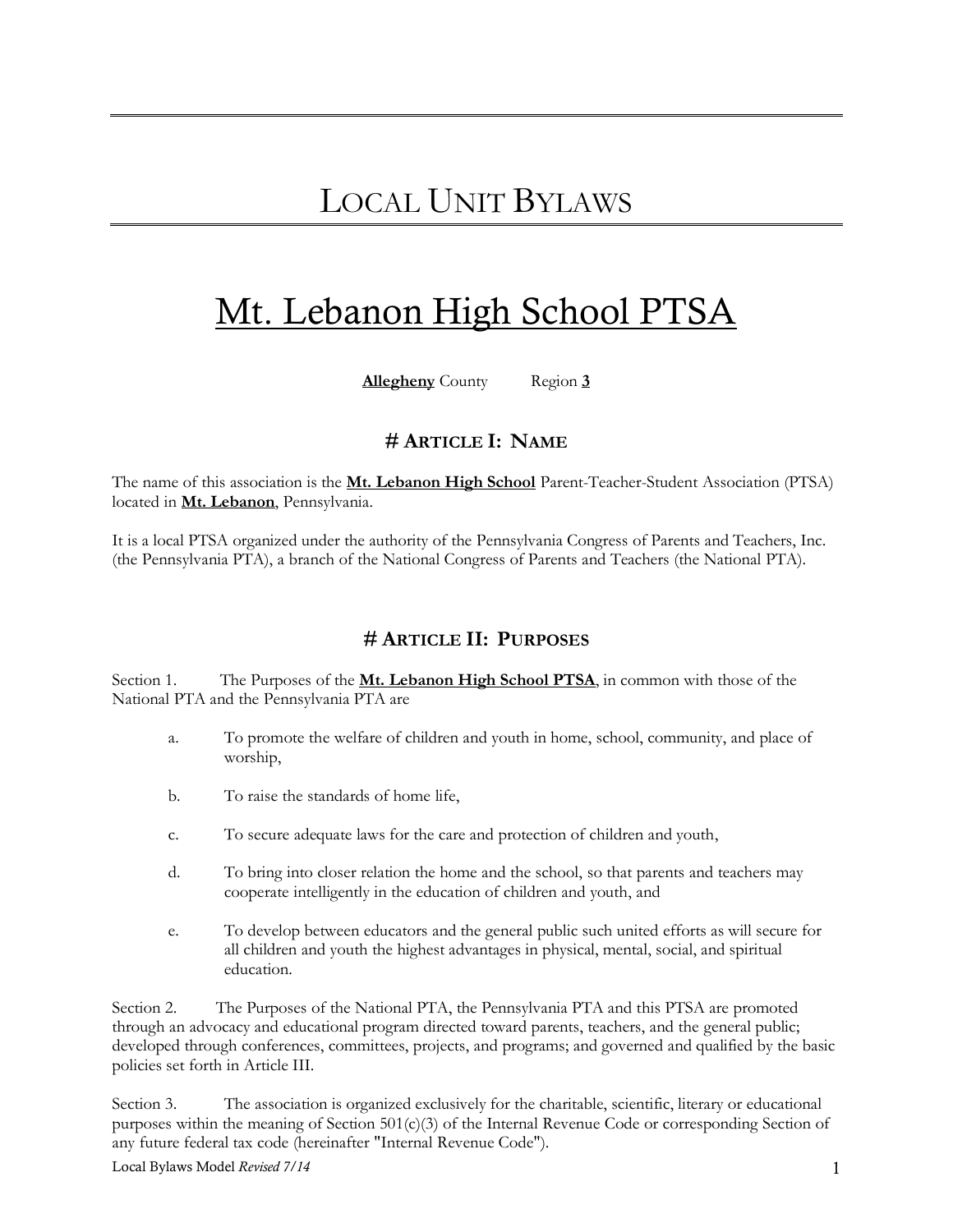## **# ARTICLE III: BASIC POLICIES**

The following are basic policies of **Mt. Lebanon High School PTSA** in common with those of the National PTA and the Pennsylvania PTA:

a. The association shall be noncommercial, nonsectarian, and nonpartisan.

 b. The association shall work with the schools and community to provide quality education for all children and youth, and shall seek to participate in the decision-making process establishing school policy, recognizing that the legal responsibility to make decisions has been delegated by the people to boards of education, state education authorities, and local education authorities.

 c. The association shall work to promote the health and welfare of children and youth, and shall seek to promote collaboration among parents, schools, and the community at large.

 d. No part of the net earnings of the association shall inure to the benefit of, or be distributable to, its members, directors, trustees, officers, or other private persons except that the association shall be authorized and empowered to pay reasonable compensation for services rendered, and to make payments and distributions in furtherance of the purposes set forth in Article II hereof.

 e. Notwithstanding any other provision of these articles, the association shall not carry on any other activities not permitted to be carried on (i) by an association exempt from federal income tax under Section 501(c)(3) of the Internal Revenue Code or (ii) by an association, contributions to which are deductible under Section 170(c)(2) of the Internal Revenue Code.

 f. Upon the dissolution of the association, after paying or adequately providing for the debts and obligations of the association, the remaining assets shall be distributed to one or more nonprofit funds, foundations, or associations that have established their tax-exempt status under Section  $501(c)(3)$  of the Internal Revenue Code and whose purposes are in accordance with National PTA.

 g. The association or members in their official capacities shall not, directly or indirectly, participate or intervene (in any way, including the publishing or distributing of statements) in any political campaign on behalf of, or in opposition to, any candidate for public office; or devote more than an insubstantial part of its activities to attempting to influence legislation by propaganda or otherwise.

## **# ARTICLE IV: RELATIONSHIP WITH NATIONAL PTA & PENNSYLVANIA PTA**

Section 1. This local PTSA shall be organized and chartered under the authority of the Pennsylvania PTA, in conformity with such rules and regulations, not in conflict with the National PTA bylaws, as the Pennsylvania PTA may prescribe in its bylaws. The Pennsylvania PTA shall issue to this local PTSA an appropriate charter evidencing the due organization and good standing of this local PTSA.

Section 2. Pennsylvania PTA provides services only to local PTAs that are in good standing. To participate in the Reflections Program at the state level and receive state mailings, local units must be in good standing.

Section 3. A local PTSA in good standing is one that:

- a. adheres to the Purposes and basic policies of the PTA;
- b. has bylaws approved according to the procedures of the Pennsylvania PTA;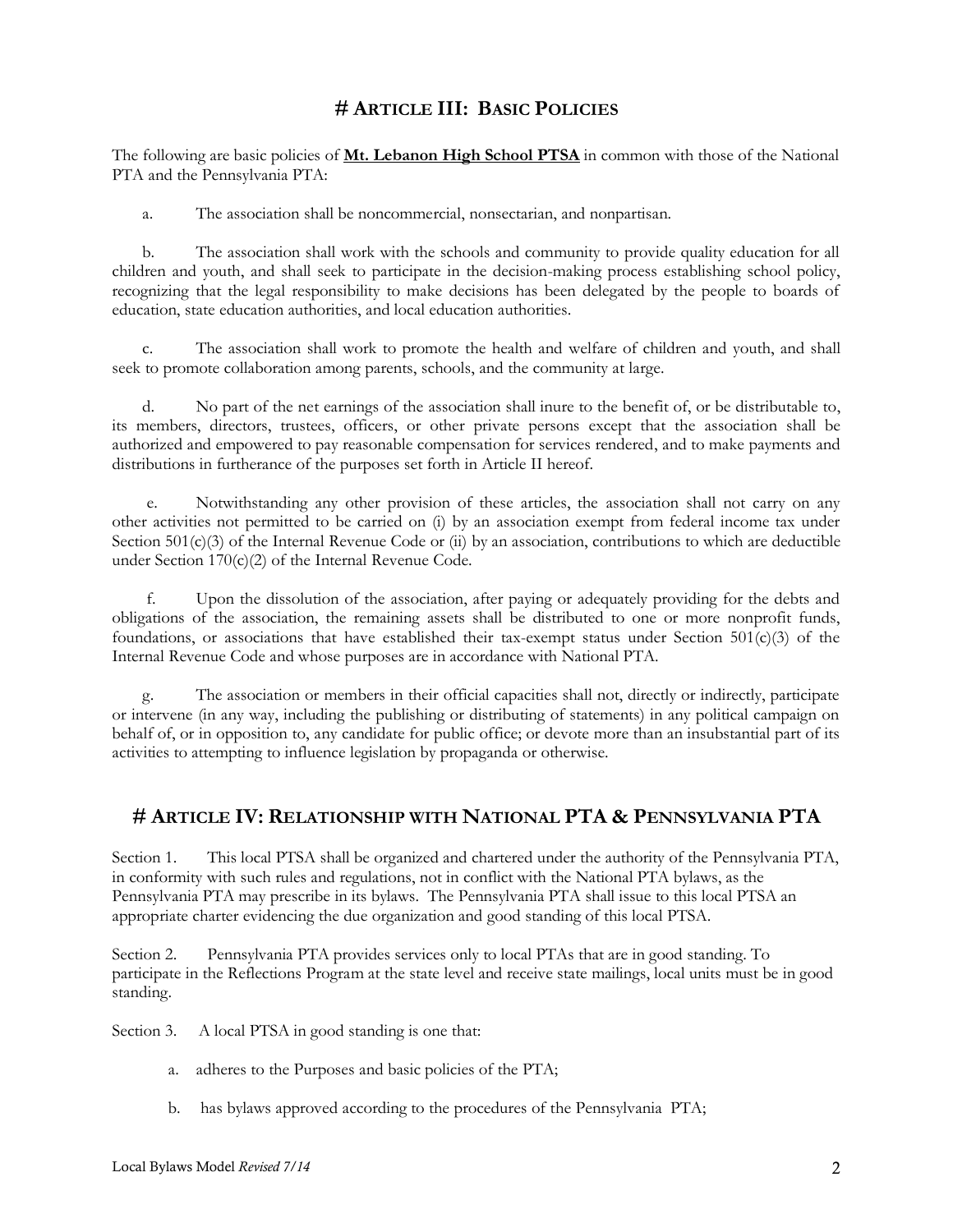- c. remits the National portion of the dues through the Pennsylvania PTA office to reach the National Office by dates designated by the National PTA;
- d. submits dues to the state PTA office postmarked no later than October 15;
- e. submits officers form to the state office immediately upon election of officers and no later than June 15 annually;
- f. forwards to the state office each year upon completion a copy of their Form 990N, 990, or 990EZ as required per IRS regulations;
- g. forwards a signed copy of all audit reports to the state office immediately following their adoption by the general membership; and
- h. meets other criteria as may be prescribed by the Pennsylvania PTA.

# **# ARTICLE V: BYLAWS**

Section 1. The articles of organization of this local PTSA include (a) the bylaws of such association and (b) the certificate of incorporation or articles of incorporation of such association (in cases in which the association is a corporation) or the articles of association by whatever name (in cases in which the association exists as an unincorporated association).

Section 2. This PTSA shall adopt such bylaws for the government of the association as may be approved by the Pennsylvania PTA. Such bylaws shall not be in conflict with the National PTA bylaws or the bylaws of Pennsylvania PTA.

Section 3. The adoption of an amendment to any provision of the National PTA or the Pennsylvania PTA bylaws shall apply automatically and without the requirement of further action by this local PTSA to amend its corresponding bylaws. Notwithstanding the automatic character of the amending process, this local PTSA shall promptly incorporate such amendments in its bylaws.

Section 4. This local PTSA shall include in its bylaws provisions corresponding to the provisions of National PTA and Pennsylvania PTA bylaws identified by the number (#) symbol.

Section 5. Local Unit bylaws shall be updated every five (5) years on the most current model available from the Pennsylvania PTA as provided by the Pennsylvania PTA state board of managers.

## **# ARTICLE VI: VOTING**

Section 1. Only members of this local PTSA who have paid dues for the current membership year may vote on the business of this local PTSA.

Section 2. Current membership must be verified for voting privileges.

Section 3. The bylaws of this local PTSA shall prohibit voting by proxy.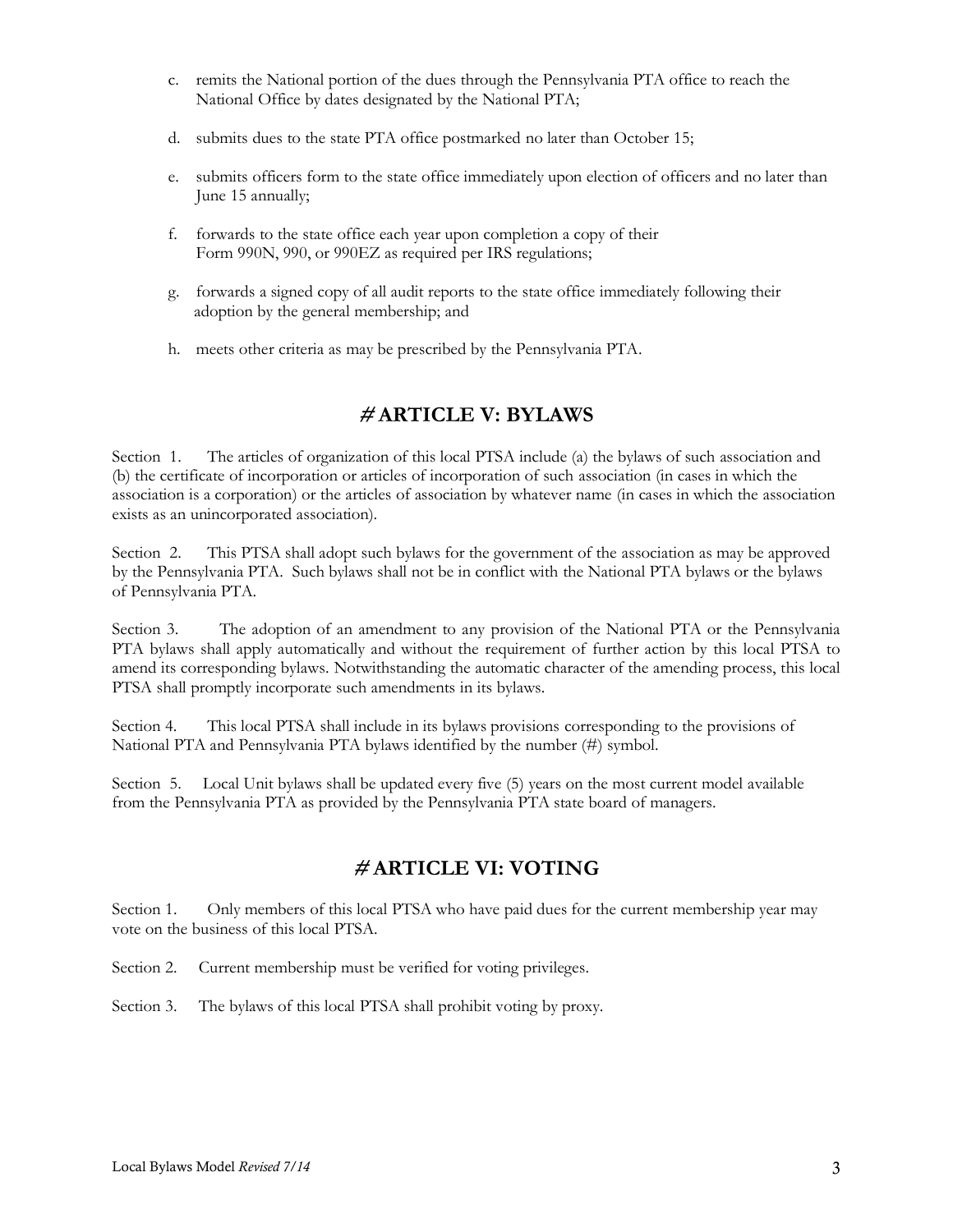# **ARTICLE VII: MEMBERSHIP & DUES**

#Section 1. Every individual who is a member of this local PTSA is, by virtue of that fact, a member of the National PTA and of the Pennsylvania PTA by which this local PTSA is chartered, and is entitled to all the benefits of such membership.

#Section 2. Membership in this local PTSA shall be made available without regard to race, color, creed, or national origin, under such rules and regulations, not in conflict with the provisions of the National PTA bylaws or the Pennsylvania PTA bylaws as may be prescribed in the bylaws of this local PTSA, to any individual who subscribes to the Purposes and basic policies of the National PTA.

#Section 3. This local PTSA shall conduct an annual enrollment of members, but may admit individuals to membership at any time.

#Section 4. Each member of this local PTSA shall pay such annual dues to said association as may be prescribed by the association. The amount of such dues shall include the portion payable to the Pennsylvania PTA -the "state portion"- and the portion payable to the National PTA -the "national portion."

#Section 5. The national portion of each member's dues, to be determined by the National PTA, shall be two dollars and twenty-five cents (\$2.25) per annum.

#Section 6. The state portion of each member's dues, to be determined by the Pennsylvania PTA, shall be two dollars and seventy five cents (\$2.75) per annum.

Section 7. The local portion of each members' dues shall be determined by this local PTSA at their general membership annual meeting **held in May and shall include dues payable to the Mt. Lebanon City Council PTA as provided in Article XIII, Section 2**.

#Section 8. Local PTSA Membership:

- a. Upon payment of dues, a person of Full Age shall become a member of a local PTSA unit and shall be entitled to all privileges of membership, including holding office and voting.
- b. Upon payment of dues, a person of less than Full Age (example: student in a PTSA) shall become a member of a local PTSA unit and shall be entitled to all privileges of membership including voting, holding chairmanships and offices, with the exception of President, First Vice-President, Secretary and Treasurer.
- c. Full Age: Of the age of eighteen years or over, as set forth by the Pennsylvania Consolidated Statutes, Title 15, Corporations and Unincorporated Associations, under which the Pennsylvania Congress of Parents and Teachers, Inc. is governed along with the Pennsylvania PTA bylaws.

# Section 9. Honorary Recognitions

- a. Honorary National Life Memberships may be conferred for distinguished service for which a fee shall be paid to the National PTA to become part of the Endowment Fund. Honorary Life Membership provides only national convention guest privileges upon payment of the convention registration fee.
- b. Honorary State Life Memberships may be conferred for distinguished service for which a fee shall be paid to the Pennsylvania PTA. The fee shall be deposited in the Hannah Kent Schoff Fund. Honorary State Life Membership provides only state convention guest privileges upon payment of the annual convention registration fee. An Honorary State Life Member may become an active member upon payment of dues in a local PTA.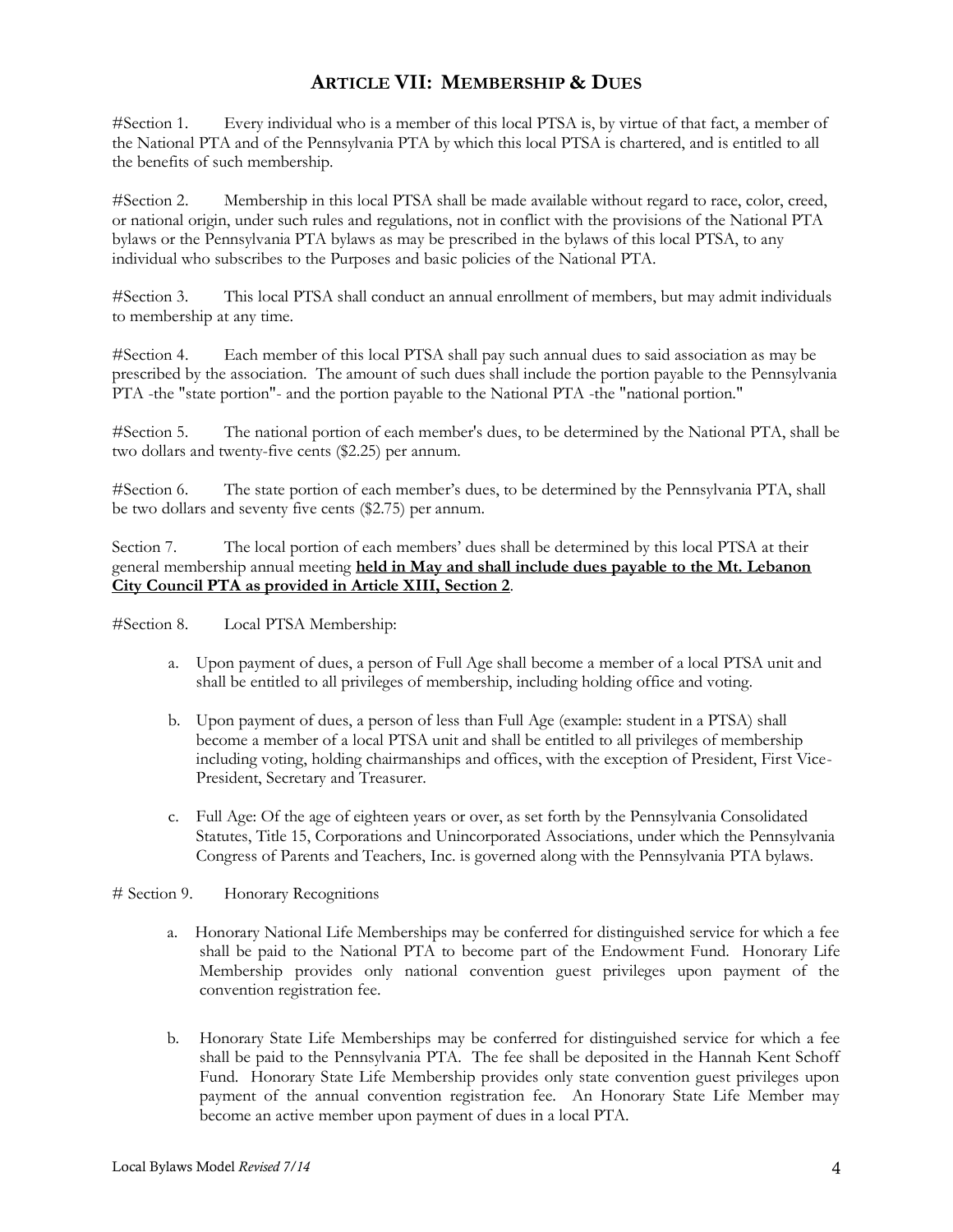- c. Child Advocacy Awards may be conferred for additional recognition of distinguished service for Pennsylvania PTA Honorary Life Members, for which a fee shall be paid to the Pennsylvania PTA. The fee shall be deposited in the Hannah Kent Schoff Fund.
- # Section 10. Dues
	- a. The treasurer of this PTSA shall
		- 1. Send the completed membership form and five dollars (\$5.00) for the National and state portions of the dues of each member of this PTSA to the state PTA office.
		- 2. Return all current unused membership cards (postmarked by July 1) to the state PTA office or be charged annual dues for each card not returned.
	- b. The treasurer of this PTSA shall keep records of national and state portions of the membership dues separate from record of general fund of the local PTSA.
	- c. The state PTA office shall notify each local unit treasurer or president thirty (30) days in advance of October 15 that national and state dues are to be postmarked by October 15.
	- d. Local units that do not submit at least a portion of their dues to the state PTA office postmarked by October 15 shall be removed from the unit list and will have their non-profit status revoked.

## **ARTICLE VIII: OFFICERS**

Section 1. The officers of this local PTSA shall consist of:

- #a. one (1) president;
- b. **three (3)** vice presidents;
- c. **two (2)** secretary(ies);
- #d. one (1) treasurer;

## e.\_**one (1) historian; and**

## **f. three (3) board members-at-large.**

Section 2. Officers shall be elected in the month of **March**.

#Section 3. The vote shall be conducted by written ballot unless there is only one candidate for office, at which time a voice vote may be held. A majority vote shall be required for election.

Section 4. The following provisions shall govern the qualifications and eligibility of individuals to be officers of the **Mt. Lebanon High School PTSA**:

#a. Each officer shall be a member of this local PTSA.

#b. A person who has served in an office for more than one-half of a full term shall be deemed to have served a full term in such office.

#c. No person may serve in more than one elected position in this PTSA simultaneously.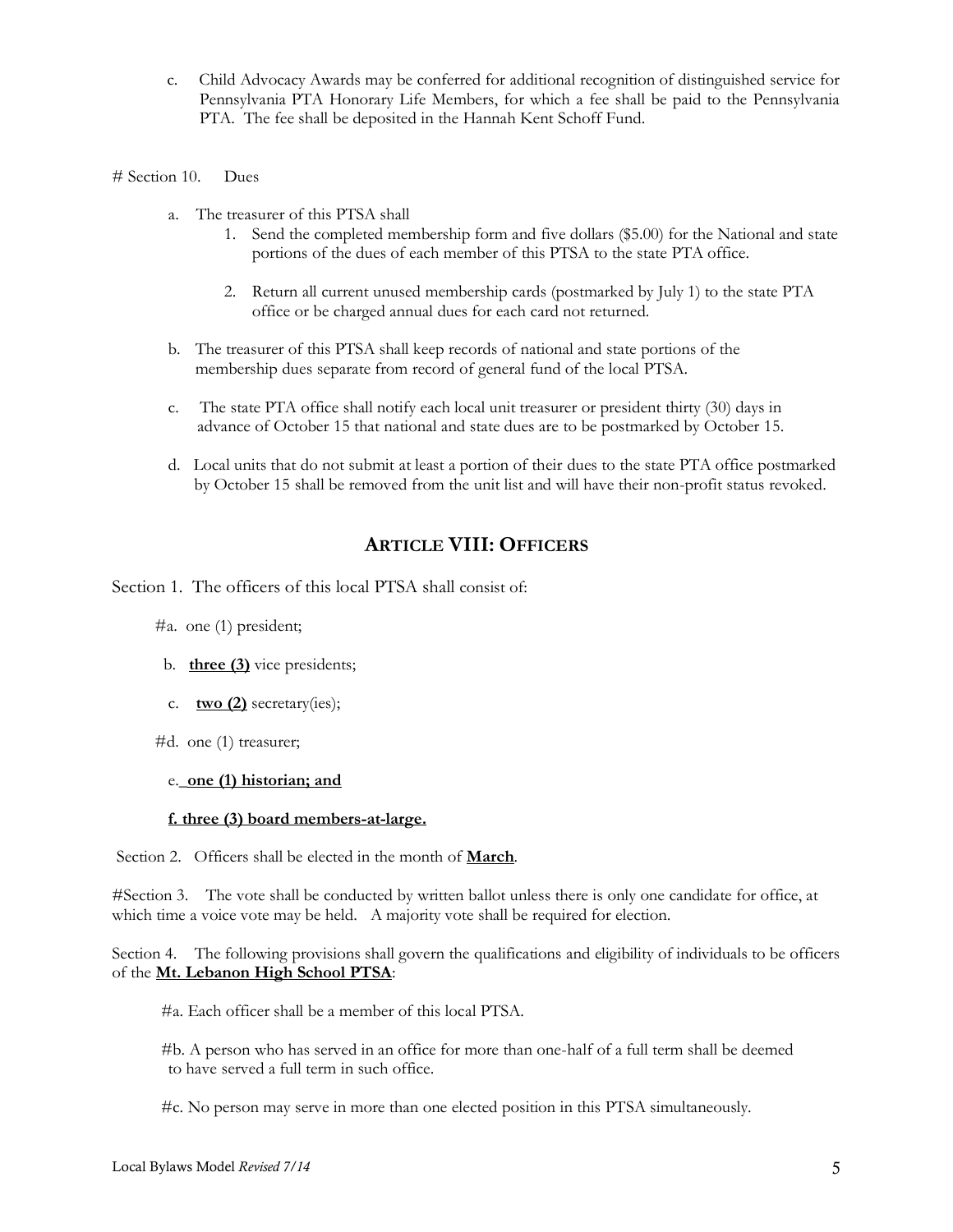d. Each officer of this PTSA shall have been a member of this PTSA **or another PTA/PTSA in the Mt. Lebanon School District** for **one (1)** month.

 e. No officer may be eligible to serve more than **two (2)** consecutive terms in the same office.

 f. To be eligible for the presidency a person must have served on the executive board **or as a committee chair** of this local unit for **one (1) year**.

Section 5. Officers shall assume their official duties **following the Council Installation Meeting** and shall serve for a term of **one (1)** year, or until their successors are elected.

Section 6. A vacancy occurring in the office of president shall be filled for the remainder of the unexpired term by the **first** vice-president. A vacancy in any office other than the president shall be filled by a member elected by the executive board.

Section 7. A nominating committee composed of **three (3) or five (5)** members shall be elected by this local PTSA at a regular meeting **at least one (1) month** prior to the election of officers as outlined in Article VIII, Section 2.

- a. The committee shall elect its own chair.
- b. The nominating committee shall nominate an eligible person for each office to be filled and report its nominees to the general membership **at the February general membership meeting at least thirty (30) days before the annual election meeting. Nominations from the floor may only be made at the February general membership meeting**.
- #c. Only those individuals who have met the qualifications as outlined in Article VIII, Section 4 and who have signified their consent to serve if elected, shall be nominated for, or elected to, such office.

# **ARTICLE IX: DUTIES OF OFFICERS**

Section 1. The president shall

- a. preside at all meetings of this local PTSA;
- b. serve as an ex officio member of all committees except the nominating committee and the auditing committee, if authorized to sign checks;
- c. coordinate the work of the officers and committees of this local PTSA in order that the Purposes may be promoted;
- **#** d. send contact information (name, address, phone, email if available) for the incoming officers to the state PTA office immediately upon election of officers and no later than June 15 annually;
	- e. perform other duties as may be provided for by these bylaws, prescribed by the parliamentary authority, or directed by the executive board; **and**
- # f. have a current copy of this unit's bylaws available for membership review.

Section 2. The vice-president(s) shall **<u>act as aide(s) to the president; and in the designated order of first</u> vice-president, second vice-president and third vice-president, perform the duties of the president in the president's absence or inability to serve.**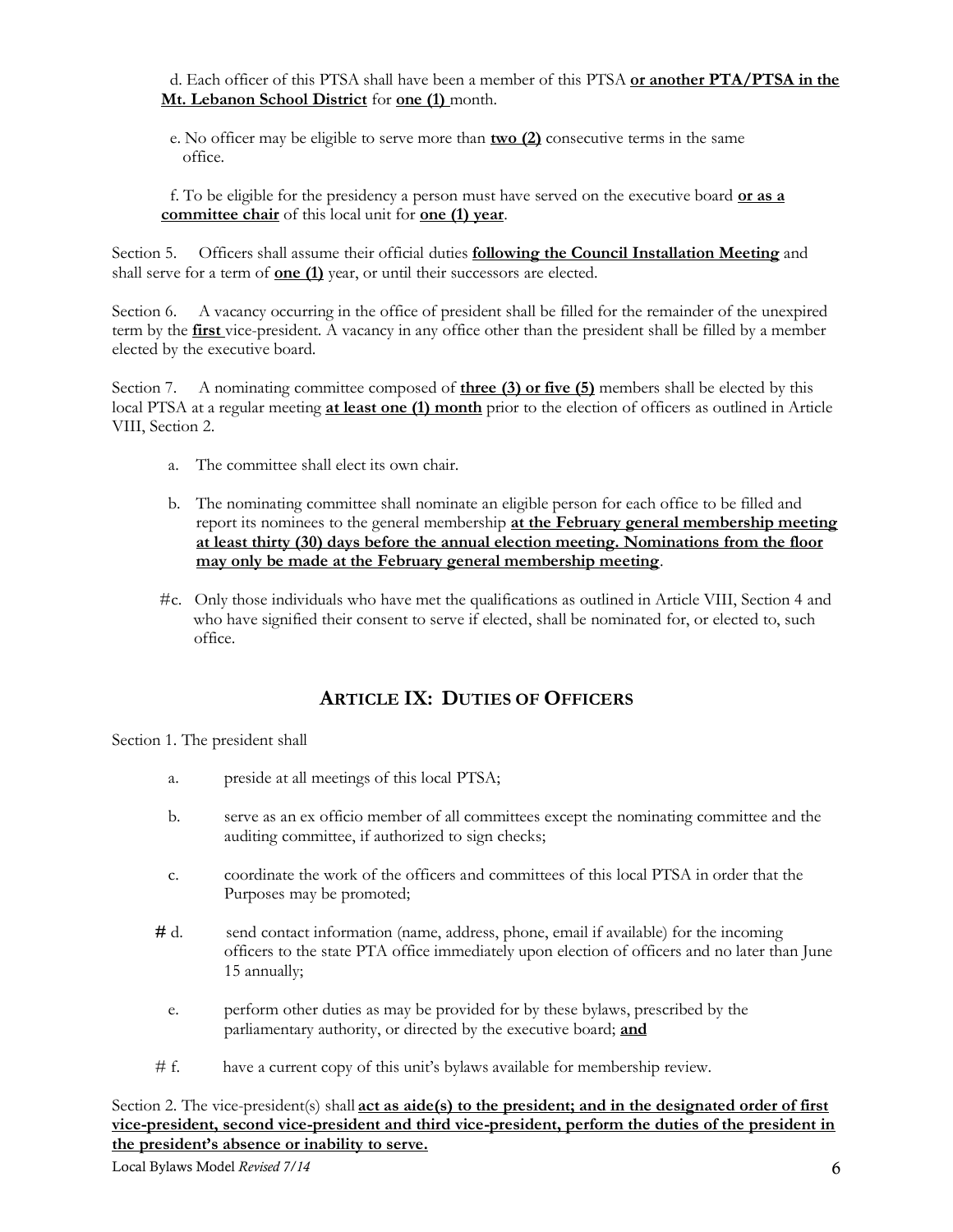- **a. The first vice-president shall**
	- **1. have primary responsibility for program planning and for the calendar pages;**
	- **2. coordinate the work of the committee chairmen of school education, publicity, and parent education;**
	- **3. serve as an official delegate to the Mt. Lebanon City Council PTA.**
- **b. The second vice-president shall**
	- **1. implement the policies of the association in financial and social areas;**
	- **2.advise and assist the chairmen of fundraising activities, budget, hospitality, social committees, and the treasurer; and**
	- **3. be a member of the budget committee.**
- **c. The third vice-president shall**
	- **1. coordinate volunteer services, assisting where volunteers are needed for PTSA functions and student activity office events.**

Section 3. The **recording** secretary shall

- # a. record the minutes of all meetings of the **Mt. Lebanon High School PTSA**;
	- b. maintain a current copy of the bylaws and membership list.
- #c. present a written copy of the previous meetings records at each meeting.
- #d. have at each meeting, written records available for review by members, for at least the previous twelve (12) meetings.

## **Section 4. The corresponding secretary shall**

## **a. conduct the delegated correspondence as assigned;**

## **b. send a list of the officers and committee chairs with their addresses and telephone numbers to the Mt. Lebanon City Council PTA.**

## Section 5. The treasurer shall

- **#** a.have custody of and maintain a full account of the funds of this local PTSA;
	- b. submit dues as directed in Article VII Membership & Dues Section 10 of these bylaws;
	- c. make disbursements as authorized by the executive board, or this local PTSA in accordance with the budget adopted by this local PTSA;
- *#* d.have checks or vouchers signed by two people (the treasurer and one other person);
- # e. provide a written financial statement to the executive board at each meeting;
- # f. present an annual report of the financial condition of this association to the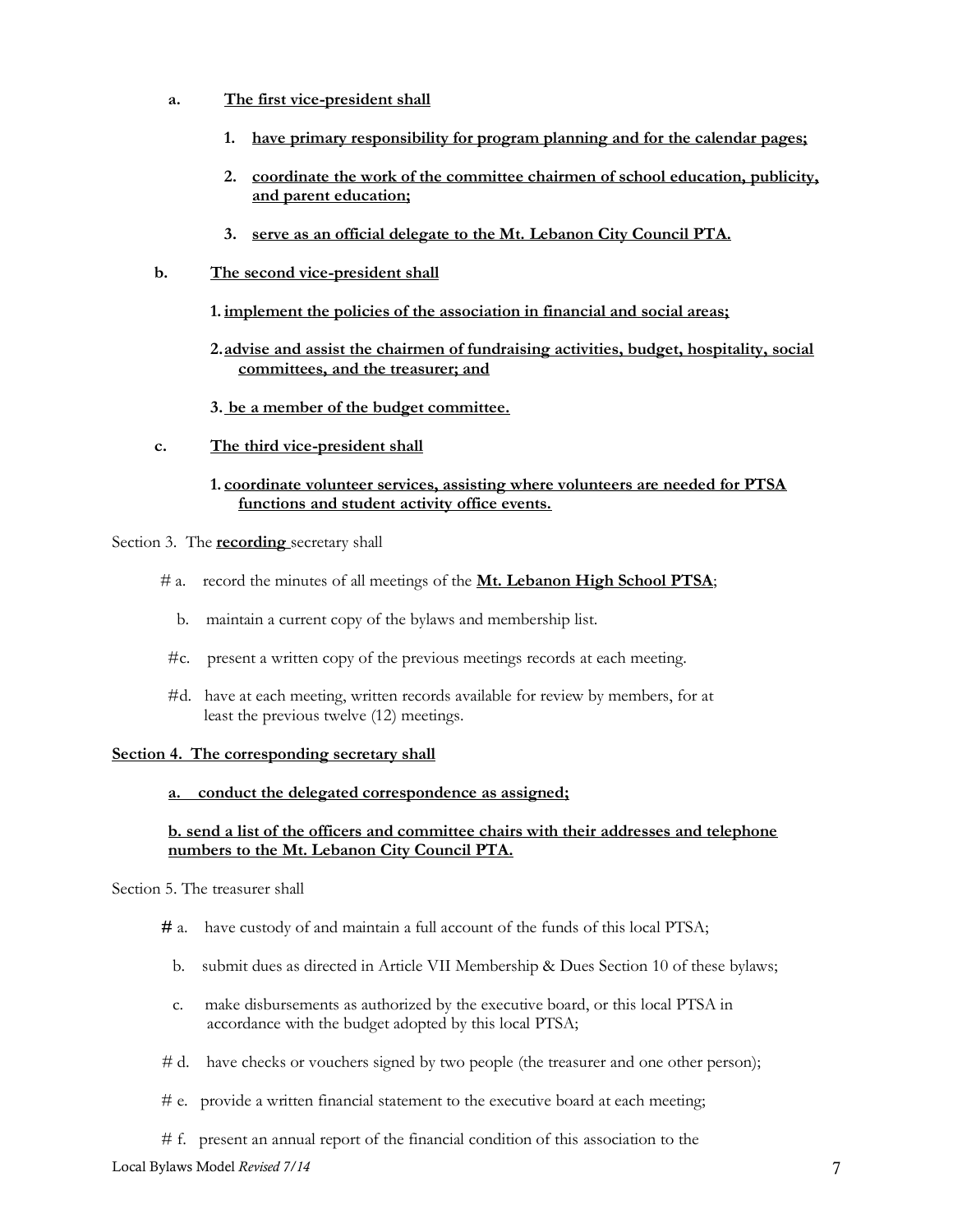membership;

- *#* g. have the accounts examined annually by an auditor or an auditing committee of not fewer than three members, who are not authorized to sign checks. If satisfied that the treasurer's annual report is correct, they shall sign a statement to that fact at the end of the report. The auditing committee shall be elected by the executive board at least one month before the meeting at which new officers assume duties;
- #h. upon resignation of an officer during a term, have the accounts examined by an auditor or an auditing committee following the fiscal year end auditing procedures;
- #i. report the findings of the annual audit in writing to the executive board;
- #j. all audit reports shall be presented to the general membership for adoption at the first general membership meeting held after the completion of the report;
- #k. such books of account and records shall be open to inspection, at all reasonable times, by an officer of this PTSA, an authorized representative of the Pennsylvania PTA or, where directed by the committee on state and national relationships, by a duly authorized representative of the National PTA; and
- #l.if unit is incorporated, notify the Pennsylvania Department of State, Bureau of Incorporation, when there is a change of officers.
- m. forward to the state PTA office each year upon completion, a copy of the Form 990N, 990, or 990EZ as required per IRS regulations; and
- n. forward a signed copy of all audit reports to the state office immediately following their adoption by the general membership.

## **Section 6. The historian shall**

- **a. keep a record of activities and achievements of the association and make such information available to local, council, district or state leaders as requested;**
- **b. keep a list of officers and standing committee chairs;**
- **c. have a current copy of the bylaws, all bylaws amendments, the standing rules, and all incorporation papers.**
- **d. collect all year-end committee and officer reports for the association; and**
- **e. keep a record of all awards given by this PTSA and send a list of such awards to Mt. Lebanon City Council PTA historian each year.**

## **Section 7. The board members-at-large shall**

- a. **attend all PTSA general membership meetings and Executive Board meetings and provide input.**
- b. **Act as liaison between general membership and the Executive Board.**

# Section 8. All officers shall perform other duties as may be provided for in these bylaws, prescribed by the parliamentary authority, or directed by the president, or the executive board.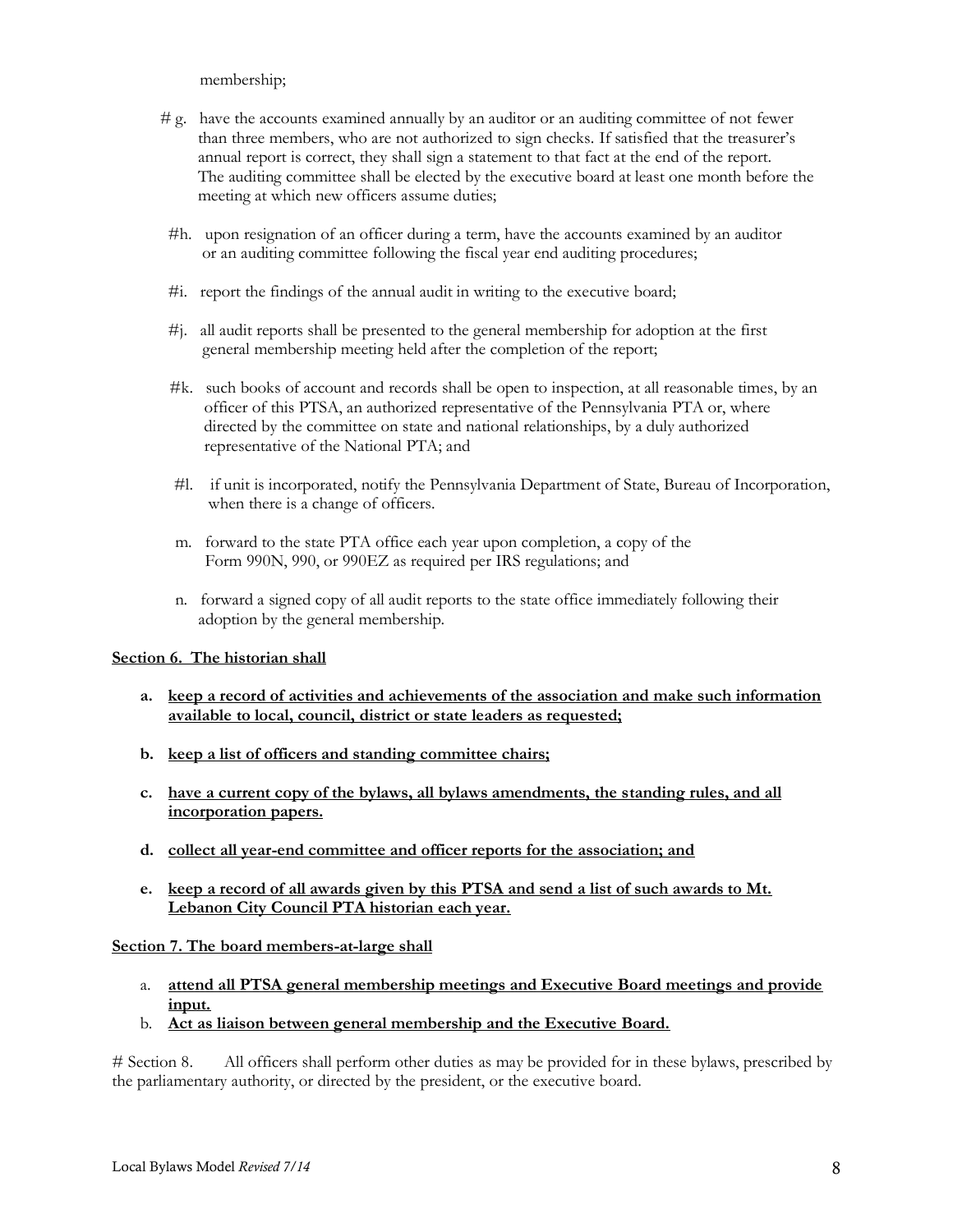# **ARTICLE X: EXECUTIVE BOARD**

Section 1. The business of the **Mt. Lebanon High School PTSA** shall be managed by the executive board in the intervals between local unit PTSA general membership meetings.

#Section 2. Each executive board member shall be a member of this local PTSA.

Section 3. The members of the executive board shall be elected officers and **the principal of the school.**

- Section 4. Duties of the executive board shall be to
	- a. transact business as may be referred to it by the membership of this local PTSA;
	- b. create special committees as needed and appoint chairmen for each special committee;
	- c. approve plans of work of the committees;
	- d. elect an auditor or an auditing committee to audit the treasurer's accounts;
	- #e. prepare and submit an annual budget to this local PTSA general membership for adoption;
		- f. approve payment of routine bills within the limits of the approved budget; and

## **g. appoint all standing committee chairs.**

#Section 5. If any member of the executive board shall at any time cease to meet the qualifications or fulfill the duties of the position as listed in the bylaws, that person shall be removed from the position by a motion adopted first by the Executive Board and then by the General Membership. The vote shall be by a majority.

Section 6. Regular meetings of the executive board shall be **determined by the President.**

Section 7. Special meetings of the executive board may be called by the president or when requested by **three (3)** members upon **three (3)** days' written notice to each member of the board.

Section 8. At all meetings of the executive board, a majority of the members of the board shall constitute a quorum for the transaction of business.

Section 9. Upon the expiration of the term of office or when individuals cease to hold the position, all records, books, and other materials pertaining to the position shall be turned over to the president and all funds pertaining to the position shall be returned to the treasurer within ten (10) days.

## **ARTICLE XI: COMMITTEES**

Section1**.** Only members of this local PTSA shall be eligible to serve as chairmen. Section 2. The standing committees of this local PTSA shall be **listed in the standing rules.** Section 3. The term of office of each committee chair shall be **one (1)** year or until the selection of a successor.

Local Bylaws Model *Revised 7/14* 9 Section 4. Each committee chair shall present a plan of work to the executive board for approval. No committee work shall be undertaken without the consent of the executive board.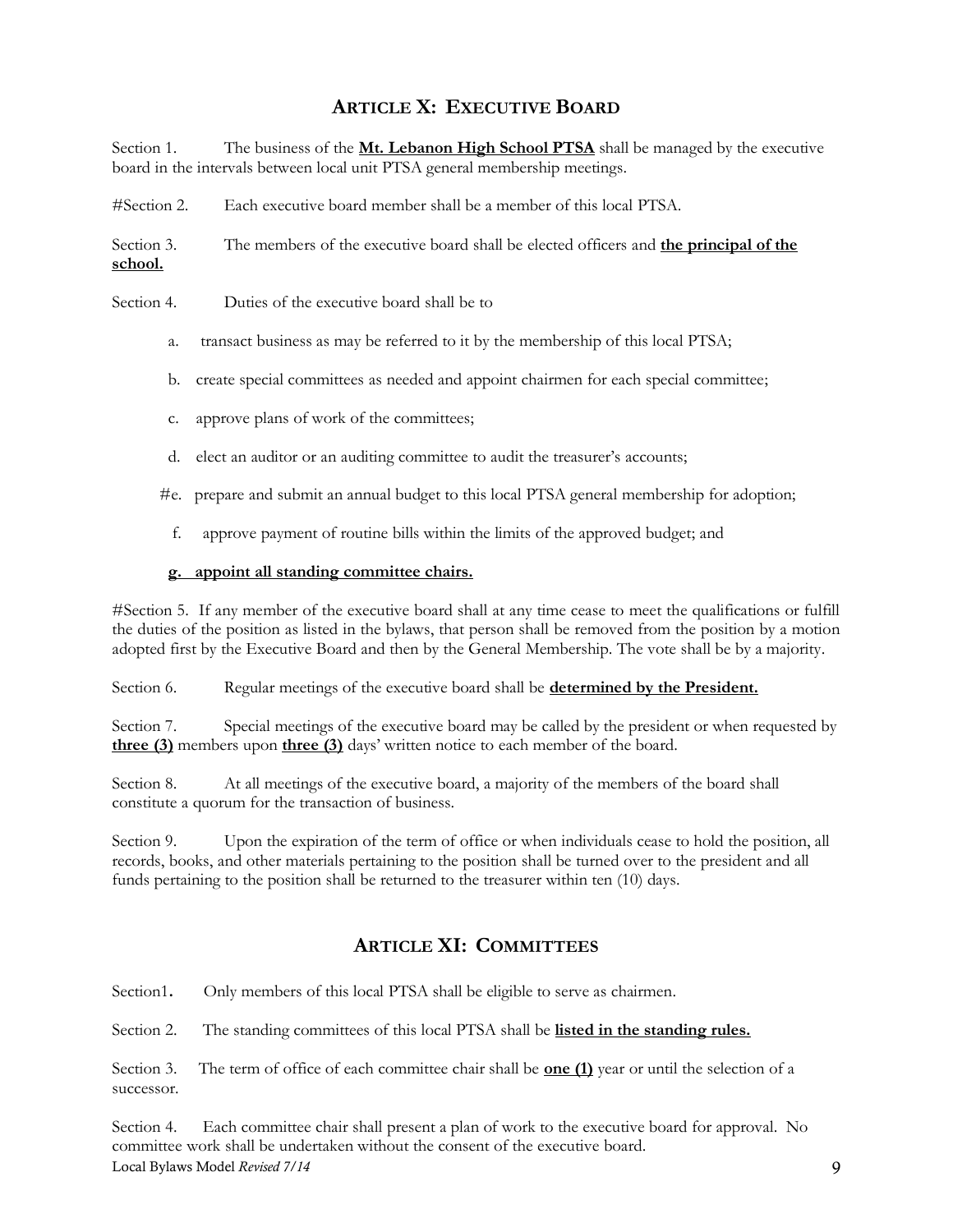# **# ARTICLE XII: GENERAL MEMBERSHIP MEETINGS**

Section 1. At least three (3) general membership meetings of this association shall be held during the school year. Dates of meetings shall be determined by the executive board and announced at the first general membership meeting of the year. **Three (3)** days' notice shall be given to the membership of a change of date.

Section 2. Special meetings of this local PTSA may be called by the president or by the majority of the executive board with **three (3)** days' notice having been given.

Section 3. The annual meeting shall be held in **May**, at which time the budget for the upcoming year shall be presented to the membership for a vote.

Section 4. A quorum of **seven (7)** members is required for the transaction of business in any meeting of this local PTSA.

# **ARTICLE XIII: COUNCIL MEMBERSHIP**

*The following sections must correspond to the council PTA bylaws, and are provided as a guideline to local PTAs/PTSAs.*

Section 1. This local PTSA shall be represented in meetings of the **Mt. Lebanon City** council PTA by **two delegates. Delegates shall be the president and first vice president.**

- a. All representatives to the **Mt. Lebanon City** council PTA must be members of this local PTSA.
- #b. Current membership must be verified for voting privileges.

Section 2. This local PTSA shall pay annual dues of **one dollar and forty-five cents (\$1.45) per member**, **postmarked on or by December 1**, to the **Mt. Lebanon City** council PTA, as provided in the council bylaws, **to be applied as follows:**

**a. forty-five cents (\$0.45) per member will be used for operating expenses; and**

**b. one dollar (\$1.00) per member will be used for a special fund maintained for the Georgia Pogue Scholarship Fund.**

## **# ARTICLE XIV: PENNSYLVANIA PTA CONVENTION**

Section 1. This local PTSA shall be entitled to be represented at the state convention of the Pennsylvania PTA by the president (or alternate) and one (1) accredited (or alternate) delegate for every twenty-five (25) members as shown on the record of the state treasury thirty (30) days prior to the state convention.

Section 2. All representatives to the Pennsylvania PTA convention must be members of this local PTSA.

Section 3. Delegates or their alternates shall be selected in accordance with the Standing Rules of this PTSA.

## **# ARTICLE XV: FISCAL YEAR**

The fiscal year of the **Mt. Lebanon High School PTSA** shall begin on **July 1** and end on the following **June 30.**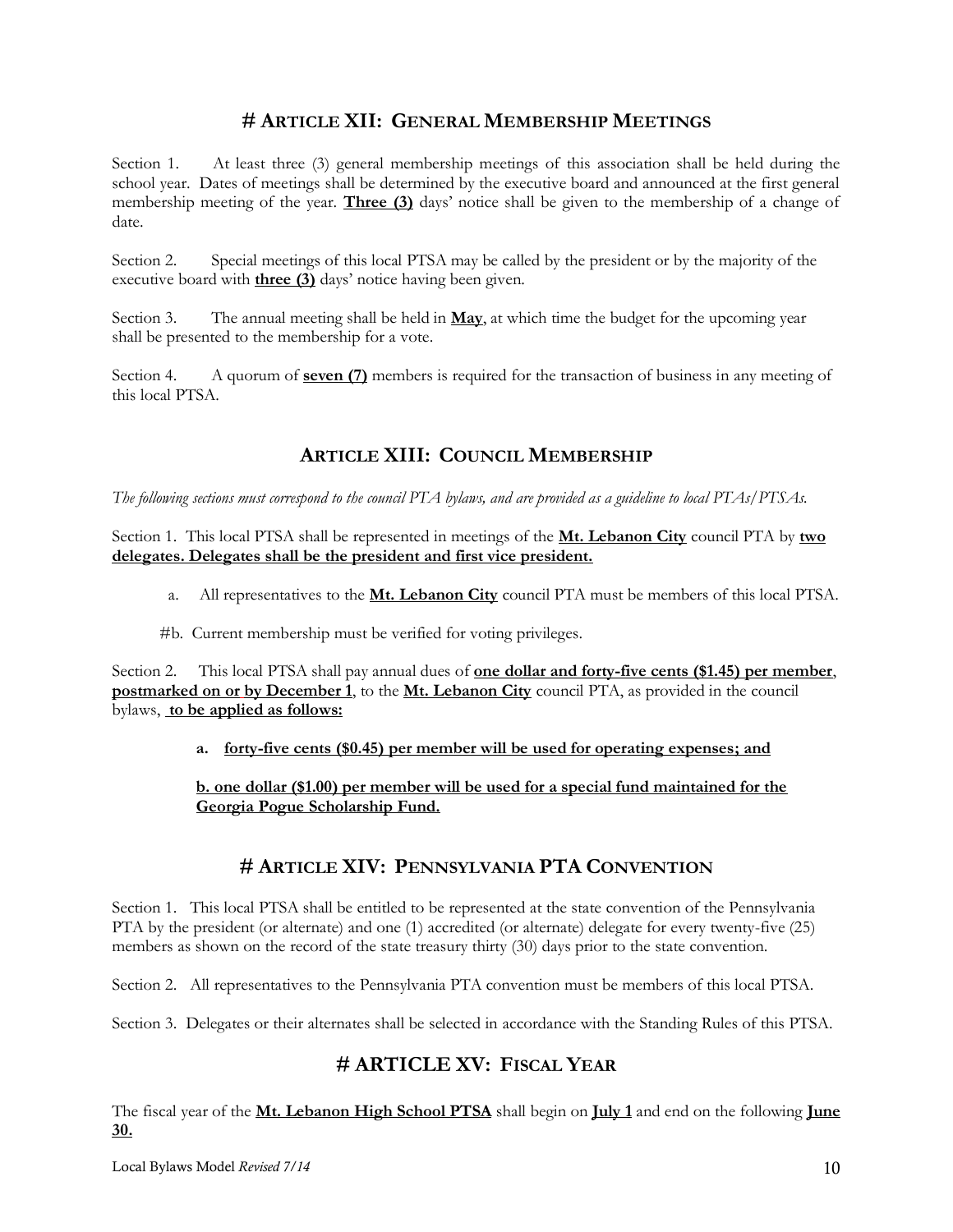The fiscal year of a local PTSA shall be the same as its accounting year and shall be in accordance with the information provided on the SS-4 form currently filed with the IRS.

## **# ARTICLE XVI: DISSOLUTION & WITHDRAWAL OF CHARTER**

Section 1. This local unit PTSA shall be subject to withdrawal of its charter in the manner and under the circumstances provided in the Pennsylvania PTA bylaws.

- Section 2. A local PTSA considering dissolution must:
	- a. have a Pennsylvania PTA representative to speak in favor of continuing PTSA at a meeting of the executive board prior to taking action on dissolving;
	- b. upon decision to recommend dissolution of the unit, present the resolution to the members at the next general meeting for their information;
	- c. announce that a vote on the dissolution will be taken at the next general meeting. A twothirds (2/3) vote is required to dissolve a local unit;
	- d. require each person voting to dissolve be a member of this local PTSA for at least 90 days;
	- e. arrange for a Pennsylvania PTA representative to speak to the members at the general meeting at which the vote is to be taken;
	- f. arrange for the proper disposal of PTSA funds and property according to the provisions of these bylaws; and
	- g. provide for the dissolution to take effect immediately after the dissolution is voted and not to be post-dated.

Section 3. This local PTSA is obligated, upon withdrawal of its charter by the Pennsylvania PTA to:

- a. Refer to #Article III: Basic Policies, (f.).
- b. cease and desist from the further use of any name that implies or connotes association with the National PTA or the Pennsylvania PTA or status as a constituent association of the National PTA; and
- c. carry out promptly, under the supervision and direction of the Pennsylvania PTA, all proceedings necessary or desirable for the purpose of dissolving this PTSA.

## **#ARTICLE XVII: PARLIAMENTARY AUTHORITY**

The rules contained in the current edition of Robert's Rules of Order Newly Revised shall govern this association and in all cases in which they are applicable and in which they are not in conflict with these bylaws, the National PTA bylaws, the Pennsylvania PTA bylaws, or the articles of incorporation.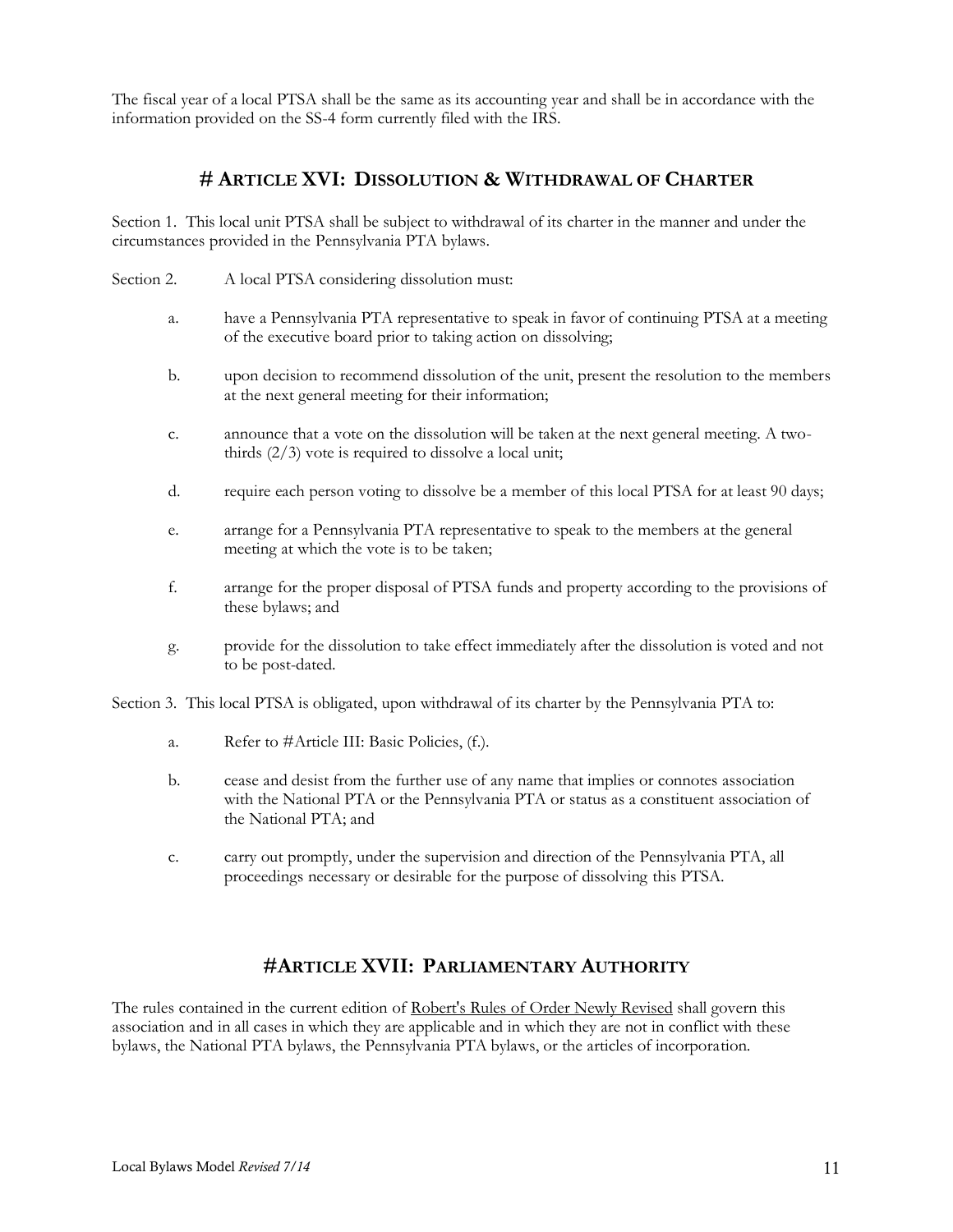# **# ARTICLE XVIII: AMENDMENTS**

Section 1. These bylaws may be updated or amended at any general membership meeting of this association by a two-thirds vote of the members present and voting, provided that notice of the proposed amendment shall have been given at least thirty (30) days prior to the meeting at which the amendment is voted upon and that amendment shall be subject to the approval of the Pennsylvania PTA.

Section 2. Submission of amendments or updated bylaws for approval by the Pennsylvania PTA shall be in accordance with the bylaws or regulations of the Pennsylvania PTA.

Section 3. The adoption of an amendment to any provision of the National PTA and the Pennsylvania PTA bylaws shall serve automatically and without the requirement of further action by this association to amend their corresponding bylaws. Local PTAs/PTSAs shall promptly incorporate such amendments in their respective bylaws.

\_\_\_\_\_\_\_\_\_\_\_\_\_\_\_\_\_\_\_\_

<sup>#</sup> Required by the Pennsylvania PTA.

<sup>&</sup>lt;sup>1</sup>There should be a corresponding section listing the duties of each vice president.

<sup>2</sup>There should be a corresponding section listing the duties of each secretary.